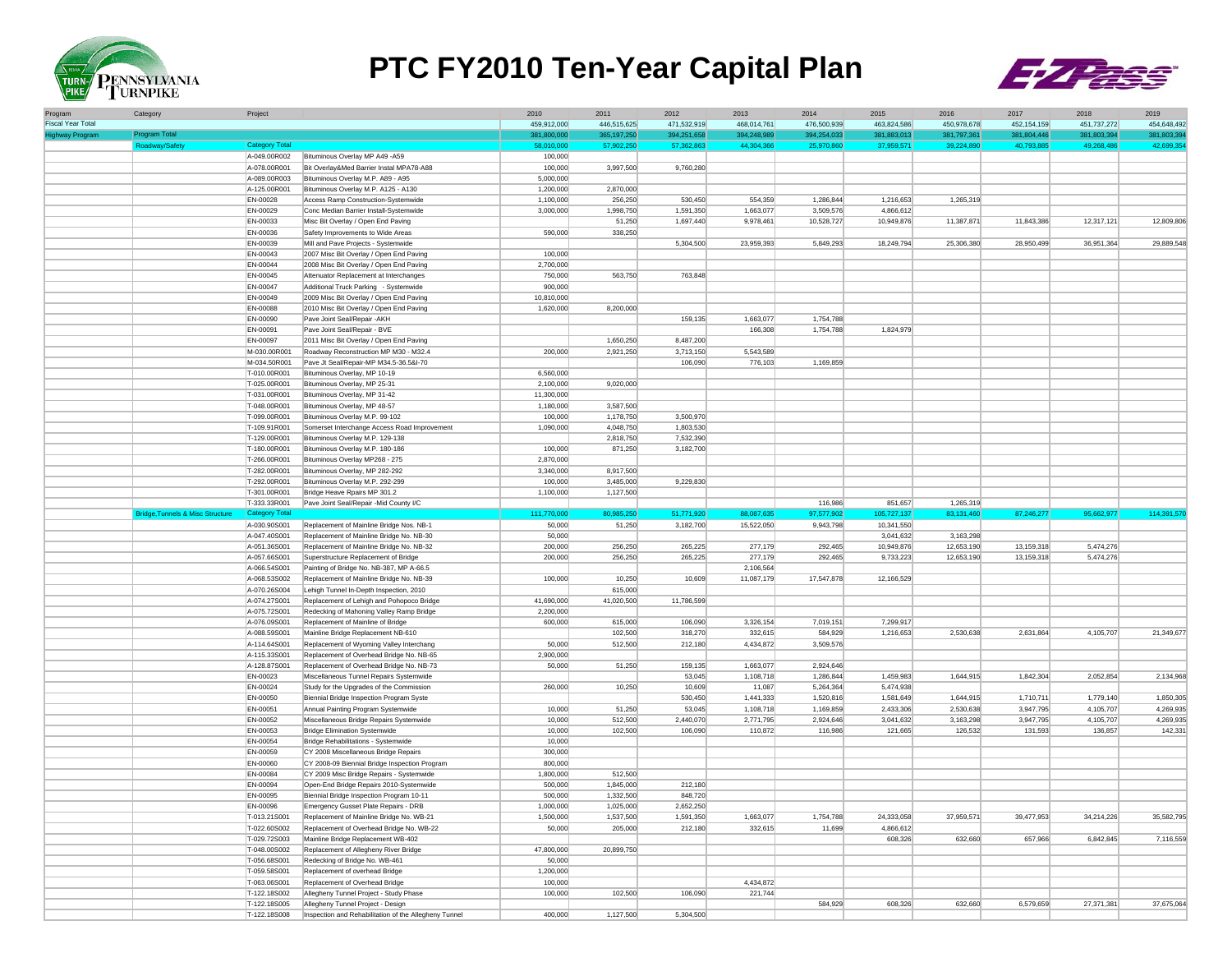| Program | Category                     | Project               |                                                       | 2010        | 2011        | 2012        | 2013         | 2014        | 2015        | 2016        | 2017        | 2018          | 2019        |
|---------|------------------------------|-----------------------|-------------------------------------------------------|-------------|-------------|-------------|--------------|-------------|-------------|-------------|-------------|---------------|-------------|
|         |                              | T-122.18S012          | Allegheny Tunnel In-Depth Inspection                  |             | 102,500     | 424,360     |              |             |             |             |             |               |             |
|         |                              | T-151.09S002          | Replacement of Bridge No. B-443, MP 151               | 100,000     | 922,500     | 3,182,700   |              |             |             |             |             |               |             |
|         |                              | T-171.85S001          | Replacement of Mainline Bridge Nos. B-46              | 150,000     |             |             |              |             |             |             |             |               |             |
|         |                              |                       |                                                       | 300,000     |             |             |              |             |             |             |             |               |             |
|         |                              | T-172.88S002          | Replacement of Mainline Bridge Nos. B-52              |             | 512,500     | 530,450     | 1,330,461    | 8,189,010   | 1,216,653   |             |             |               |             |
|         |                              | T-184.66S001          | Elimination of Bridge Nos. B-548, MP 184              | 1,200,000   |             |             |              |             |             |             |             |               |             |
|         |                              | T-186.20S002          | Tuscarora Tunnel - In Depth Inspection                | 50,000      |             |             |              |             |             |             |             |               |             |
|         |                              | T-186.20S004          | Rehabilitation of the Tuscaora Tunnel                 | 10,000      | 307,500     | 318,270     | 3,215,282    | 3,392,590   |             |             |             |               |             |
|         |                              | T-186.20S005          | Tuscarora Tunnel In-Depth Inspection                  |             |             |             |              | 701,915     |             |             |             |               |             |
|         |                              | T-197.48S002          | Blue Mountain/Kittatiny Tunnels - In-Depth Inspection | 400,000     |             |             |              |             |             |             |             |               |             |
|         |                              | T-197.48S003          | Replacement of the Westbound Ceiling                  |             |             | 424,360     | 1,108,718    | 7,487,095   | 4,258,285   | 3,795,957   |             |               |             |
|         |                              | T-197.48S004          | Blue Mountain/Kittatiny Tunnels, In-Depth Inspection  |             |             |             |              |             | 973,322     |             |             |               |             |
|         |                              | T-245.72S001          | Replacement of the Susquehanna River Bridge           | 50,000      |             |             |              |             |             |             |             |               |             |
|         |                              |                       |                                                       |             |             |             |              |             |             |             |             |               |             |
|         |                              | T-251.08S002          | Replacement of Swatara Creek Bridge                   | 1,000,000   | 51,250      | 10,609,000  | 19,956,922   | 10,528,727  |             |             |             |               |             |
|         |                              | T-255.66S002          | D/B Superstructure Replacement of Bridge              |             |             |             | 3,592,246    |             |             |             |             |               |             |
|         |                              | T-266.67S001          | Redecking of Overhead Bridge No. EB-503A              | 50,000      | 51,250      | 2,121,800   |              |             |             |             |             |               |             |
|         |                              | T-273.97S001          | Rehabilitation of Overhead Bridges                    | 2,310,000   | 2,255,000   |             |              |             |             |             |             |               |             |
|         |                              | T-282.88S001          | Collision Damage Repair, Bridge EB-534A               | 40,000      |             |             |              |             |             |             |             |               |             |
|         |                              | T-315.87S001          | Replacement of Bridge No. EB-728, MP 315              | 300,000     | 2,972,500   |             |              |             |             |             |             |               |             |
|         |                              | T-316.58S001          | Replacement of Bridge No. EB-729, MP 316              | 350,000     | 512,500     | 3,182,700   |              |             |             |             |             |               |             |
|         |                              |                       | Replacement of Bridge No. EB-730, MP 317              |             |             | 530,450     | 3,326,154    |             |             |             |             |               |             |
|         |                              | T-317.37S001          |                                                       | 150,000     | 10,250      |             |              |             |             |             |             |               |             |
|         |                              | T-336.53S001          | Collision Damage Repair, DB-132                       | 100,000     |             |             |              |             |             |             |             |               |             |
|         |                              | T-338.92S001          | Collision Damage Repair, DB-141                       | 700,000     |             |             |              |             |             |             |             |               |             |
|         |                              | T-342.75S001          | Replacement of Mainline Bridge No. DB-15              | 20,000      | 20,500      | 21,218      | 3,326,154    | 10,528,727  |             |             |             |               |             |
|         |                              | T-357.32S001          | Superstructure Rehab, DB-238                          |             | 512,500     |             |              |             |             |             |             |               |             |
|         | <b>Total Reconstruction</b>  | Category Tota         |                                                       | 163,670,000 | 151,761,500 | 210,747,785 | 188,038,552  | 199,882,034 | 171,146,564 | 185,242,704 | 191,599,667 | 191, 161, 725 | 191,577,770 |
|         |                              | A-020.00T002          | Total Reconstruction: MP A20 - A30                    | 14,000,000  | 20,920,250  | 81,158,850  | 83, 153, 841 | 87,739,392  | 48,666,116  | 16,449,147  |             |               |             |
|         |                              | A-031.00T001          | Total Reconstruction MP A31-A37.5                     | 140,000     | 1,537,500   | 2,121,800   | 1,108,718    |             |             |             |             |               |             |
|         |                              | A-037.50T001          | Total Reconstruction MP A37.5-A44.5                   | 90,000      | 768,750     | 2,121,800   | 1,385,897    |             |             |             |             |               |             |
|         |                              |                       |                                                       |             |             |             |              |             |             |             |             |               |             |
|         |                              | EN-00040              | Total Reconstr Program Design Manager                 | 2,500,000   | 2,050,000   | 1,591,350   | 1,663,077    | 1,754,788   | 1,824,979   | 1,897,979   | 1,973,898   | 2,052,854     | 2,134,968   |
|         |                              | EN-00048              | V-000.00R048 - Total Reconstruction - Systemwide      |             |             | 31,880,045  | 58,595,740   | 91,670,117  | 100,580,695 | 151,585,218 | 177,913,977 | 177,612,891   | 177,486,983 |
|         |                              | T-000.00T001          | Total Reconstruction M.P. 0 - 10                      | 290,000     |             |             |              |             |             |             |             |               |             |
|         |                              | T-031.20T001          | Total Reconstruction MP. 31.2 - 40                    | 500,000     |             |             |              |             |             |             |             |               |             |
|         |                              | T-031.20T002          | Ultimate Warrendale (Constr. Phase)                   |             |             |             |              | 7,019,151   | 7.299.917   | 1,265,319   |             |               |             |
|         |                              | T-031.20T003          | Total Reconstruction: MP 31-38                        | 16,450,000  | 49,200,000  | 54,105,900  | 31,044,101   |             |             |             |             |               |             |
|         |                              | T-040.00T001          | Total Reconstruction MP. 40 - 48 (Design)             | 1,800,000   | 1,025,000   | 2,121,800   | 2,217,436    | 3,509,576   | 2,433,306   | 1,265,319   |             |               |             |
|         |                              |                       |                                                       |             |             |             |              |             |             |             |             |               |             |
|         |                              | T-067.00T001          | Total Reconstruction M.P. 67 - 75 (Design)            | 1,400,000   |             |             |              |             |             |             |             |               |             |
|         |                              | T-067.00T003          | Total Reconstruction: MP 67 - 75 (Constr. Phase)      | 54,480,000  | 26,650,000  | 10,609,000  |              |             |             |             |             |               |             |
|         |                              | T-099.00T002          | Total Reconstruction - MP 99 - 109 (Design)           | 1,950,000   | 4,612,500   | 1,060,900   | 1,108,718    |             |             |             |             |               |             |
|         |                              | T-123.00T002          | Design /Build Project for the Relocation              | 50,000      |             |             |              |             |             |             |             |               |             |
|         |                              | T-129.00T001          | Total Reconstruction M.P. 128 - 134 (Design)          | 2,300,000   |             |             |              | 2,924,646   | 3,041,632   | 3,163,298   |             |               |             |
|         |                              | T-138.00T001          | Total Reconstruction MP 138-140 (Design)              |             |             |             |              |             |             | 2,024,510   | 3,947,795   | 4,105,707     | 4,269,935   |
|         |                              | T-149.50T002          | Total Reconstruction M.P. 149.5 - 155.5               | 900,000     | 512,500     |             |              | 2,924,646   | 3,041,632   | 2,530,638   |             |               |             |
|         |                              |                       |                                                       |             |             |             |              |             |             |             |             |               |             |
|         |                              | T-179.50T001          | Total Reconstruction: MP 179.5-186 (Design)           |             |             |             |              |             |             | 2,024,510   | 3,158,236   | 2,600,281     | 2,704,292   |
|         |                              | T-199.00T002          | Total Reconstruction M.P. 199 -214 (Design)           | 2,000,000   | 2,050,000   | 1,060,900   |              |             |             |             |             |               |             |
|         |                              | T-199.00T005          | Total Reconstruction: MP 199 - 202 (Constr. Phase)    | 9,250,000   | 21,525,000  | 11,139,450  |              |             |             |             |             |               |             |
|         |                              | T-211.00T001          | Total Reconstruction: MP 211 - 215 (Constr. Phase)    | 20,200,000  |             |             |              |             |             |             |             |               |             |
|         |                              | T-214.00T002          | Total Reconstruction: MP 214 - 227 (Design)           | 2,500,000   | 2,050,000   | 1,060,900   |              |             |             |             |             |               |             |
|         |                              | T-215.00T001          | Total Reconstruction: MP 215-220 (Constr. Phase)      | 7,850,000   | 3,792,500   |             |              |             |             |             |             |               |             |
|         |                              | T-220.00T001          | Total Reconstruction: MP 220 - 227 (Constr. Phase)    | 8,500,000   | 2,460,000   |             |              |             |             |             |             |               |             |
|         |                              | T-242.00T002          | Total Reconstruction: MP 242-245 (Design)             | 2,100,000   | 3,075,000   | 1,591,350   | 554,359      | 2,339,717   | 2,433,306   |             |             |               |             |
|         |                              |                       |                                                       |             |             |             |              |             |             |             |             |               |             |
|         |                              | T-312.00T003          | Total Reconstruction - MP 312 - 319 (Design)          |             |             |             |              |             | 1,824,979   | 3,036,766   | 4,605,761   | 4,789,992     | 4,981,591   |
|         |                              | T-319.00T001          | Total Reconstruction: MP 319-326 (Design)             | 12,620,000  | 9,532,500   | 9,123,740   | 7,206,666    |             |             |             |             |               |             |
|         |                              | T-326.20T001          | Total Reconstruction: MP 326 - 333                    | 1,800,000   |             |             |              |             |             |             |             |               |             |
|         | Slip Ramp/Interchange        | <b>Category Tota</b>  |                                                       | 33,820,000  | 59,347,500  | 59,569,535  | 65,447,616   | 62,119,490  | 57,912,678  | 64,278,206  | 51,624,004  | 34,214,226    | 21,349,677  |
|         |                              | A-075.86P002          | Rehabilitation of Mahoning Valley Interc              |             |             | 212,180     | 332,615      | 350,958     | 364,996     | 379,596     | 21,357,573  | 16,422,829    | 2,846,624   |
|         |                              | A-087.00P001          | Slip Ramp Interchange, MP A87.0, Route 9              | 3,440,000   | 10,250,000  | 10,609,000  |              |             |             |             |             |               |             |
|         |                              | A-105.44P002          | Rehabilitation of Wilkes Barre Interchange            |             | 205,000     | 318,270     | 332,615      | 350,958     | 8,881,566   | 13,918,509  | 13,159,318  |               |             |
|         |                              | A-130.64P001          | Clark's Summit Toll Plaza Modifications               | 100,000     |             |             |              |             |             |             |             |               |             |
|         |                              |                       |                                                       |             |             |             |              |             |             |             |             |               |             |
|         |                              | EN-00061              | Slip Ramp Study & Design Systemwide                   | 50,000      | 51,250      | 53,045      | 554,359      | 584,929     | 608,326     | 1,265,319   | 1,315,932   | 1,368,569     | 1,423,312   |
|         |                              | T-056.44P001          | Rehabilitation of Pittsburgh Interchange              | 400,000     | 307,500     | 318,270     | 19,402,563   | 14,038,303  |             |             |             |               |             |
|         |                              | T-075.39P001          | Rehabilitation of New Stanton Interchange             | 20,000      | 307,500     | 318,270     | 332,615      | 5,849,293   | 14,599,835  | 13,918,509  |             |               |             |
|         |                              | T-080.00P001          | Slip Ramp Interchange MP 80                           |             |             |             |              |             |             |             |             |               |             |
|         |                              | T-236.22P001          | Rehabilitation and Expansion of Gettysburg            | 50,000      |             |             |              |             |             |             |             |               |             |
|         |                              | T-319.30P001          | Slip Ramp Interchange, MP 319, Route 29               | 14,000,000  | 28,700,000  | 26,522,500  | 5,543,589    |             |             |             |             |               |             |
|         |                              | T-331.60P001          | Lafayette Street Slip Ramps MP 331.60                 | 500,000     | 1,025,000   | 3,182,700   | 20,101,055   | 21,057,454  | 18,858,120  | 19,612,445  |             |               |             |
|         |                              |                       |                                                       | 5,000,000   | 5,432,500   |             |              |             |             |             |             |               |             |
|         |                              | T-351.90P001          | Bensalem Township Slip Ramps                          |             |             |             |              |             |             |             |             |               |             |
|         |                              | T-355.00P001          | I-95 Interchange                                      | 10,260,000  | 13,068,750  | 18,035,300  | 18,848,204   | 19,887,596  | 14,599,835  | 15,183,828  | 15,791,181  | 16,422,829    | 17,079,742  |
|         | <b>Highway Miscellaneous</b> | <b>Category Total</b> |                                                       | 14,530,000  | 15,200,750  | 14,799,555  | 8,370,820    | 8,703,748   | 9,137,063   | 9,920,101   | 10,540,614  | 11,495,980    | 11,785,022  |
|         |                              | A-055.90M001          | Allentown Service Plaza Parking Area Improvements     | 10,000      |             |             |              |             |             |             |             |               |             |
|         |                              | EN-00026              | Rock Cuts Systemwide                                  | 50,000      | 256,250     | 265,225     | 277,179      | 292,465     | 304,163     | 316,330     | 328,983     | 342,142       | 355,828     |
|         |                              | EN-00027              | Major Guide Sign Update/Replacement                   | 2,950,000   | 768,750     | 116,699     | 332,615      | 350,958     | 364,996     | 379,596     | 460,576     | 547,428       | 569,325     |
|         |                              | EN-00031              | Systemwide Traffic Study                              | 50,000      | 153,750     | 106,090     | 166,308      | 350,958     | 425,829     | 442,862     | 526,373     | 547,428       | 569,325     |
|         |                              | EN-00032              | Radio Tower Access Roads - Systemwide                 | 50,000      | 51,250      | 53,045      | 55,436       | 58,493      | 60,833      | 63,266      | 65,797      | 68,428        | 71,166      |
|         |                              |                       |                                                       |             |             |             |              |             |             |             |             |               |             |
|         |                              | EN-00034              | Consulting Engineering Serv-Annual Cost               | 2,900,000   | 2,972,500   | 3,182,700   | 3,326,154    | 3,626,562   | 3,893,289   | 4,175,553   | 4,474,168   | 4,789,992     | 4,981,591   |
|         |                              | EN-00035              | Open End Eng Services-General Systemwide              | 1,200,000   | 1,230,000   | 1,273,080   | 1,330,461    | 1,403,830   | 1,581,649   | 1,771,447   | 1,973,898   | 2,189,710     | 2,277,299   |
|         |                              | EN-00037              | Turnpike Coordination on PADOT Projects               | 100,000     | 102,500     | 106,090     | 221,744      | 233,972     | 243,331     | 253,064     | 263,186     | 273,714       | 284,662     |
|         |                              | EN-00046              | Warranty Activities for D/B Projects                  | 100,000     | 102,500     | 106,090     | 110,872      | 116,986     | 121,665     | 126,532     | 131,593     | 136,857       | 142,331     |
|         |                              | EN-00062              | Project Man.&Const Documentation System               | 180,000     | 235,750     | 254,616     | 266,092      | 280,766     | 304,163     | 316,330     | 342,142     | 355,828       | 370,061     |
|         |                              | EN-00063              | Electronic Bidding System                             | 680,000     | 717,500     | 742,630     | 776,103      | 818,901     | 851,657     | 885,723     | 921,152     | 957,998       | 996,318     |
|         |                              | EN-00064              | Design/Construction Audit Services                    | 100,000     | 102,500     | 106,090     | 110,872      | 116,986     |             |             |             |               |             |
|         |                              | EN-00089              | BMP (Stormwater) Maintenance Systemwide               | 200,000     |             |             |              |             |             |             |             |               |             |
|         |                              |                       |                                                       |             | 205,000     | 530,450     | 554,359      | 584,929     | 608,326     | 632,660     | 657,966     | 684,285       | 711,656     |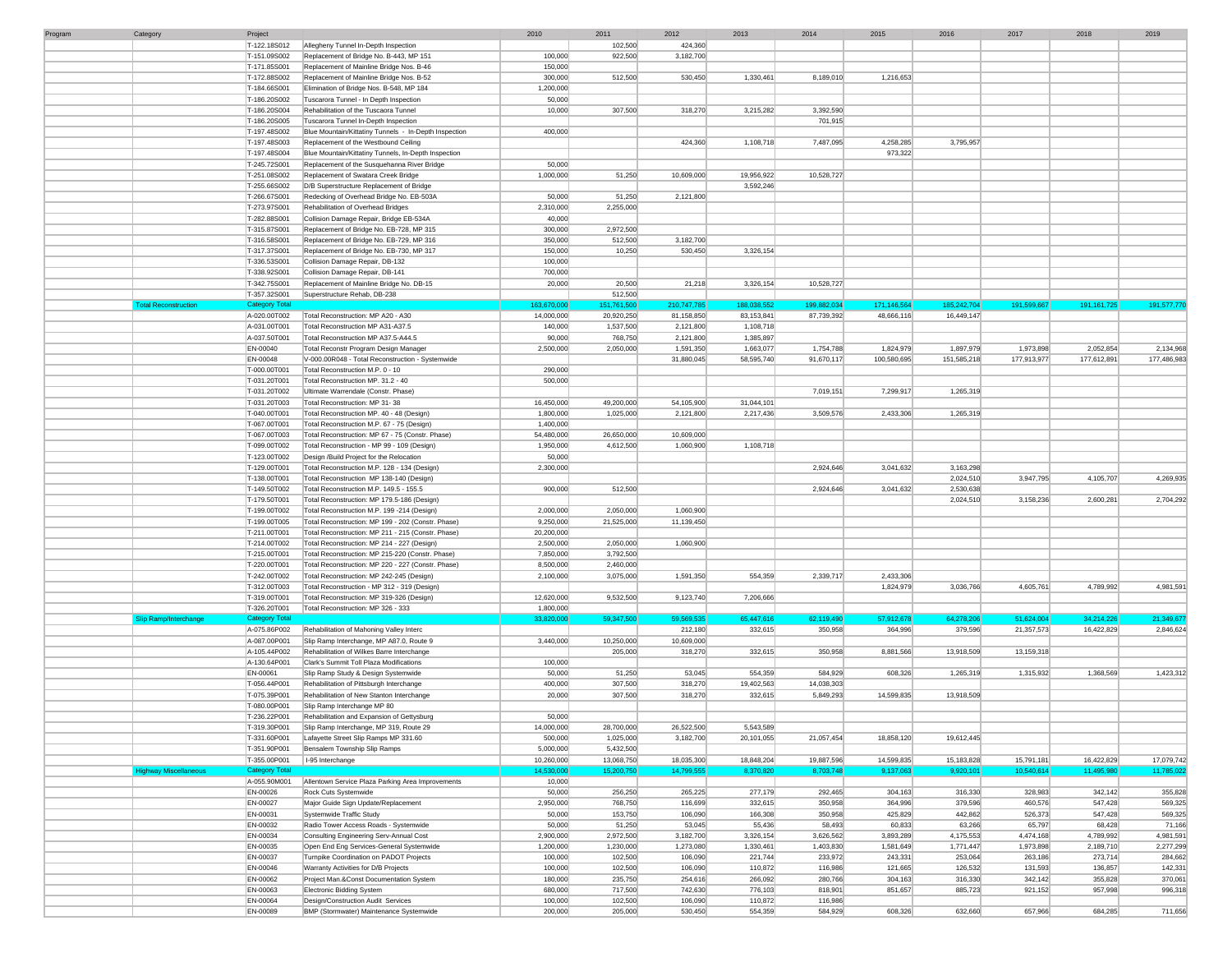| Program                        | Category                            | Project                           |                                                                 | 2010                   | 2011                   | 2012                   | 2013                   | 2014                   | 2015                   | 2016                   | 2017                   | 2018                   | 2019                                                                                                                               |
|--------------------------------|-------------------------------------|-----------------------------------|-----------------------------------------------------------------|------------------------|------------------------|------------------------|------------------------|------------------------|------------------------|------------------------|------------------------|------------------------|------------------------------------------------------------------------------------------------------------------------------------|
|                                |                                     | EN-00092                          | Engineering Automation/Pavement Mngment                         | 750,000                | 717,500                | 530,450                | 288,267                | 350,958                | 255,497                | 430,208                | 263,186                | 465,313                | 313,129                                                                                                                            |
|                                |                                     | EN-00098                          | Tree Clearing Systemwide                                        | 50,000                 | 102,500                | 106,090                | 110,872                | 116,986                | 121,665                | 126,532                | 131,593                | 136,857                | 142,331                                                                                                                            |
|                                |                                     | EN-00099                          | ITS Installation MP 224-268                                     | 100,000                | 2,203,750              | 2,387,025              |                        |                        |                        |                        |                        |                        |                                                                                                                                    |
|                                |                                     | IT-00013                          | ITS ENHANCEMENT PROJECTS PHASE 4 - 6                            | 4,500,000              | 4,612,500              | 4,508,825              |                        |                        |                        |                        |                        |                        |                                                                                                                                    |
|                                |                                     | IT-00016                          | ITS INSTALLED BASE UPGRADE                                      | 400,000                | 410,000                | 424,360                | 443,487                |                        |                        |                        |                        |                        |                                                                                                                                    |
|                                |                                     | IT-00038                          | Wireless Telecommunications / HAR system                        | 150,000                | 256,250                |                        |                        |                        |                        |                        |                        |                        |                                                                                                                                    |
|                                |                                     | T-112.37M001                      | Auxiliary Truck Parking N. Somerset S.P.                        | 10,000                 |                        |                        |                        |                        |                        |                        |                        |                        |                                                                                                                                    |
| <b>Facilities Program</b>      | Program Total                       |                                   |                                                                 | 41,400,000             | 39,600,875             | 42,748,966             | 42,752,161             | 42,746,632             | 41,414,865             | 41,401,238             | 41,399,214             | 41,399,214             | 41,389,90                                                                                                                          |
|                                | Re-capitalization                   | <b>Category Total</b>             |                                                                 | 3,175,000              | 1,276,125              | 6,190,352              | 20,333,886             | 20,940,468             | 20,074,773             | 8,857,233              | 1,552,799              | 23,607,816             | 22,886,85                                                                                                                          |
|                                |                                     | A-094.64F001                      | Renovations at Pocono Maintenance Facility                      | 440,000                |                        |                        |                        |                        |                        |                        |                        |                        |                                                                                                                                    |
|                                |                                     | EN-00004                          | Future Year Projects                                            |                        |                        |                        |                        |                        |                        |                        | 1,552,799              | 23,607,816             | 22,886,854                                                                                                                         |
|                                |                                     | EN-00017                          | Communications Towers Replacement Various                       | 335,000                | 343,375                | 355,402                | 376,964                |                        |                        |                        |                        |                        |                                                                                                                                    |
|                                |                                     | EN-00018                          | Toll Plaza Facility Renovations                                 | 500,000                | 410,000                |                        |                        |                        |                        |                        |                        |                        |                                                                                                                                    |
|                                |                                     | EN-00025                          | Service Plaza Redevelopment Systemwide                          | 500,000                | 512,500                | 530,450                | 554,359                | 584,929                | 608,326                |                        |                        |                        |                                                                                                                                    |
|                                |                                     | T-039.59F001                      | Reconstruct Gibsonia Maintenance                                |                        |                        |                        | 1,663,077              | 8,189,010              | 19,466,446             | 8,857,233              |                        |                        |                                                                                                                                    |
|                                |                                     | T-113.82F001                      | Reconstruct Somerset Maintenance                                | 1,400,000              | 10,250                 | 5,304,500              | 17,739,486             | 12,166,529             |                        |                        |                        |                        |                                                                                                                                    |
|                                | <b>Sustainment</b>                  | <b>Category Total</b>             |                                                                 | 15,445,000             | 10,557,500             | 11,563,810             | 12,195,897             | 12,868,444             | 13,383,182             | 13,918,509             | 14,475,250             | 15,054,260             | 15,656,430                                                                                                                         |
|                                |                                     | A-070.26F001                      | Lehigh Tunnel Heat Detectors                                    | 90,000                 | 512,500                |                        |                        |                        |                        |                        |                        |                        |                                                                                                                                    |
|                                |                                     | EN-00001                          | <b>UPS Preventive Maintenance</b>                               | 600,000                | 615,000                | 636,540                | 665,231                | 701,915                | 729,992                | 759,191                | 789,559                | 821,141                | 853,987                                                                                                                            |
|                                |                                     | EN-00003                          |                                                                 |                        |                        | 1,166,990              | 1,330,461              | 1,403,830              | 1,459,983              | 1,518,383              | 1,579,118              | 1,642,283              | 1,707,974                                                                                                                          |
|                                |                                     | EN-00009                          | Future Year Projects<br>Replace Generators at Various Locations | 1,995,000              | 922,500                | 954,810                | 997,846                | 1,052,873              | 1,094,988              | 1,138,787              | 1,184,339              | 1,231,712              | 1,280,981                                                                                                                          |
|                                |                                     |                                   |                                                                 |                        |                        |                        |                        |                        |                        |                        |                        |                        |                                                                                                                                    |
|                                |                                     | EN-00011                          | General Fund-Future Years                                       |                        | 8,200,000              | 8,487,200              | 8,869,743              | 9,358,868              | 9,733,223              | 10,122,552             | 10,527,454             | 10,948,552             | 11,386,494                                                                                                                         |
|                                |                                     | EN-00012                          | Furniture--Future Years                                         |                        | 307,500                | 318,270                | 332,615                | 350,958                | 364,996                | 379,596                | 394,780                | 410,571                | 426,994                                                                                                                            |
|                                |                                     | EN-00015                          | MFE Toll 43 Lighting Maintenance                                | 105,000                |                        |                        |                        |                        |                        |                        |                        |                        |                                                                                                                                    |
|                                |                                     | EN-00021                          | Facility Repairs (POs)                                          | 4,600,000              |                        |                        |                        |                        |                        |                        |                        |                        |                                                                                                                                    |
|                                |                                     | EN-00085                          | General Fund Current Yr                                         | 6,400,000              |                        |                        |                        |                        |                        |                        |                        |                        |                                                                                                                                    |
|                                |                                     | EN-00086                          | Furniture--Current Year                                         | 300,000                |                        |                        |                        |                        |                        |                        |                        |                        |                                                                                                                                    |
|                                |                                     | T-011.84F002                      | Homewood Roof Replacement                                       | 400,000                |                        |                        |                        |                        |                        |                        |                        |                        |                                                                                                                                    |
|                                |                                     | T-122.18F001                      | Allegheny Tunnel-Replace Substation                             | 635,000                |                        |                        |                        |                        |                        |                        |                        |                        |                                                                                                                                    |
|                                |                                     | T-186.20F001                      | Tuscarora Tunnel-Replace Substation                             | 320,000                |                        |                        |                        |                        |                        |                        |                        |                        |                                                                                                                                    |
|                                | Compliance                          | <b>Category Tota</b>              |                                                                 | 4,775,000              | 2,050,000              | 2,121,800              | 2,217,436              | 2,339,717              | 2,433,306              | 2,530,638              | 2,631,864              | 2,737,138              | 2.846.62                                                                                                                           |
|                                |                                     | EN-00002                          | Future Year Projects                                            |                        | 1,025,000              | 1,060,900              | 1,108,718              | 1,169,859              | 1,216,653              | 1,265,319              | 1,315,932              | 1,368,569              | 1,423,312                                                                                                                          |
|                                |                                     | EN-00010                          | General Fund -- Future Years                                    |                        | 1,025,000              | 1,060,900              | 1,108,718              | 1,169,859              | 1,216,653              | 1,265,319              | 1,315,932              | 1,368,569              | 1,423,312                                                                                                                          |
|                                |                                     | EN-00014                          | Maintenance Facilities Wastewater Recycle                       | 2,350,000              |                        |                        |                        |                        |                        |                        |                        |                        |                                                                                                                                    |
|                                |                                     | EN-00020                          | General Fund--FY07/08                                           | 80,000                 |                        |                        |                        |                        |                        |                        |                        |                        |                                                                                                                                    |
|                                |                                     | EN-00087                          | General Fund--Current FY                                        | 1,850,000              |                        |                        |                        |                        |                        |                        |                        |                        |                                                                                                                                    |
|                                |                                     | T-185.95F002                      | Burnt Cabins Maint Floor Drain Modification                     | 495,000                |                        |                        |                        |                        |                        |                        |                        |                        |                                                                                                                                    |
|                                | New Initiative                      | <b>Category Total</b>             |                                                                 | 18,005,000             | 25,717,250             | 22,873,004             | 8,004,943              | 6,598,002              | 5,523,604              | 16,094,858             | 22,739,301             |                        |                                                                                                                                    |
|                                |                                     | A-070.07F006                      | Construct District 5 Maintenance Facility                       |                        |                        | 318,270                | 465,662                | 4,936,803              | 3,698,625              |                        |                        |                        |                                                                                                                                    |
|                                |                                     | EN-00019                          | New Salt Storage 230.2                                          | 20,000                 | 748,250                |                        |                        |                        |                        |                        |                        |                        |                                                                                                                                    |
|                                |                                     | T-154.42F003                      | Fare Collection Warehouse at Everett                            | 5,100,000              |                        |                        |                        |                        |                        |                        |                        |                        |                                                                                                                                    |
|                                |                                     | T-214.26F003                      | Newville Salt Storage Facility                                  |                        | 61,500                 | 636,540                |                        |                        |                        |                        |                        |                        |                                                                                                                                    |
|                                |                                     | T-243.85F003                      | NC Maint Equip Storage                                          | 1,050,000              |                        |                        |                        |                        |                        |                        |                        |                        |                                                                                                                                    |
|                                |                                     | T-247.38F003                      | TIP Renovations--Data Center                                    | 11,445,000             | 14,657,500             |                        |                        |                        |                        |                        |                        |                        |                                                                                                                                    |
|                                |                                     | T-288.33F001                      | District 3 Maintenance Operations Facility                      |                        |                        | 636,540                | 6,652,307              | 1,169,859              |                        |                        |                        |                        |                                                                                                                                    |
|                                |                                     | T-288.33F003                      | Bowmansville Salt Storage                                       |                        |                        | 63,654                 | 886,974                |                        |                        |                        |                        |                        |                                                                                                                                    |
|                                |                                     | T-316.26F001                      | Relocate Devault Maintenance Facility                           |                        |                        |                        |                        | 491,341                | 1,824,979              | 16,094,858             | 22,739,301             |                        |                                                                                                                                    |
|                                |                                     | T-333.59F001                      | Relocate Plymouth Meeting Maintenance                           | 390,000                | 10,250,000             | 21,218,000             |                        |                        |                        |                        |                        |                        |                                                                                                                                    |
| <b>Fleet Equipment Program</b> | <b>Program Total</b>                |                                   |                                                                 | 9,200,000              | 8,815,000              | 9,548,100              | 9,534,974              | 7,253,123              | 9,246,562              | 9,236,829              | 9,211,522              | 9,306,270              | 9,251,52                                                                                                                           |
|                                | <b>Fleet Equipment</b>              | Category Total                    |                                                                 | 9,200,000              | 8,815,000              | 9,548,100              | 9,534,974              | 7,253,123              | 9,246,562              |                        |                        |                        |                                                                                                                                    |
|                                |                                     | FE-2009                           | Fleet Equipment FY 2009                                         |                        |                        |                        |                        |                        |                        | 9,236,829              | 9,211,522              | 9,306,270              | 9,251,52                                                                                                                           |
|                                |                                     |                                   |                                                                 | 2,234,000              |                        |                        |                        |                        |                        |                        |                        |                        |                                                                                                                                    |
|                                |                                     | FE-2010                           | Fleet Equipment FY 2010                                         | 6,966,000              |                        |                        |                        |                        |                        |                        |                        |                        |                                                                                                                                    |
|                                |                                     | FE-2011                           | Fleet Equipment FY 2011                                         |                        | 8,815,000              |                        |                        |                        |                        |                        |                        |                        |                                                                                                                                    |
|                                |                                     | FE-2012                           |                                                                 |                        |                        | 9,548,100              |                        |                        |                        |                        |                        |                        |                                                                                                                                    |
|                                |                                     | FE-2013                           | Fleet Equipment FY 2012<br>Fleet Equipment FY 2013              |                        |                        |                        | 9,534,974              |                        |                        |                        |                        |                        |                                                                                                                                    |
|                                |                                     | FE-2014                           | Fleet Equipment FY 2014                                         |                        |                        |                        |                        | 7,253,123              |                        |                        |                        |                        |                                                                                                                                    |
|                                |                                     | FE-2015                           | Fleet Equipment FY 2015                                         |                        |                        |                        |                        |                        | 9,246,562              |                        |                        |                        |                                                                                                                                    |
|                                |                                     |                                   |                                                                 |                        |                        |                        |                        |                        |                        | 9,236,829              |                        |                        |                                                                                                                                    |
|                                |                                     | FE-2016<br>FE-2017                | Fleet Equipment FY 2016<br>Fleet Equipment FY 2017              |                        |                        |                        |                        |                        |                        |                        | 9,211,522              |                        |                                                                                                                                    |
|                                |                                     |                                   |                                                                 |                        |                        |                        |                        |                        |                        |                        |                        | 9,306,270              |                                                                                                                                    |
|                                |                                     | FE-2018                           | Fleet Equipment FY 2018                                         |                        |                        |                        |                        |                        |                        |                        |                        |                        |                                                                                                                                    |
|                                | Program Total                       | FE-2019                           | Fleet Equipment FY 2019                                         |                        |                        |                        |                        |                        |                        |                        |                        |                        | 9,251,527                                                                                                                          |
| <b>Technology Program</b>      |                                     |                                   |                                                                 | 27,512,000             | 32,902,500             | 24,984,195             | 21,478,637             | 32,247,151             | 31,280,146             | 18,543,250             | 19,738,977             | 19,228,395             | 22,203,664                                                                                                                         |
|                                | <b>Functional Business Software</b> | Category Total                    |                                                                 | 6,350,000              | 20,899,750             | 16,231,770             | 14,881,766             | 25,520,464             | 25,014,384             | 12,279,921             | 12,961,928             | 13,822,547             | 14,873,608                                                                                                                         |
|                                |                                     | IT-00019                          | ENTERPRISE RESOURCE PLANNING SYSTEM                             | 200,000                |                        |                        |                        |                        |                        |                        |                        |                        |                                                                                                                                    |
|                                |                                     | IT-00020                          | ENTERPRISE TECHNOLOGY PROGRAM                                   | 1,000,000              | 16,246,250             | 12,539,838             | 12,195,897             | 23,163,199             | 23,177,238             | 10,312,350             | 10,856,437             | 11,564,408             |                                                                                                                                    |
|                                |                                     | IT-00021                          | PROJECT COLLABORATION TOOL                                      | 1,300,000              | 1,373,500              | 1,464,042              | 1,577,151              | 1,713,843              | 1,837,146              | 1,967,571              | 2,105,491              | 2,258,139              |                                                                                                                                    |
|                                |                                     | IT-00036                          | SAP Enterprise Solution-Enhancements                            | 3,850,000              | 3,075,000              | 2,121,800              | 1,108,718              | 643,422                |                        |                        |                        |                        |                                                                                                                                    |
|                                |                                     | IT-00037                          | <b>Enterprise Scanning</b>                                      |                        | 205,000                | 106,090                |                        |                        |                        |                        |                        |                        |                                                                                                                                    |
|                                | Infrastructure HW / SW              | <b>Category Total</b>             |                                                                 | 11,520,000             | 9,163,500              | 6,842,805              | 4,601,179              | 4,620,941              | 5,049,110              | 4,998,010              | 5,461,117              | 4,037,279              |                                                                                                                                    |
|                                |                                     | IT-00009                          | COMMUNICATIONS RADIO REPLACEMENT                                | 200,000                | 410,000                | 636,540                | 665,231                | 701,915                | 729,992                | 759,191                | 789,559                | 821,141                |                                                                                                                                    |
|                                |                                     | IT-00010                          | FIELD UPGRADES - TELEPHONE SYSTEMS                              | 250,000                | 246,000                | 254,616                | 487,836                | 280,766                | 535,327                | 303,677                | 579,010                | 328,457                |                                                                                                                                    |
|                                |                                     | IT-00011                          | LAST MILE CONNECTIVITY                                          | 150,000                | 246,000                | 477,405                | 498,923                | 526,436                | 547,494                | 569,394                | 592,169                | 615,856                |                                                                                                                                    |
|                                |                                     | IT-00012                          | CALL BOX REFURBISHMENT                                          | 100,000                | 164,000                | 169,744                | 177,395                | 187,177                | 194,664                | 202,451                | 210,549                | 218,971                |                                                                                                                                    |
|                                |                                     | IT-00022                          | Desktop Technology Upgrades                                     | 720,000                | 512,500                | 530,450                | 554,359                | 584,929                | 608,326                | 632,660                | 657,966                | 684,285                |                                                                                                                                    |
|                                |                                     | IT-00023                          | Server Technology Upgrades                                      | 1,000,000              | 1,025,000              | 1,060,900              | 1,108,718              | 1,169,859              | 1,216,653              | 1,265,319              | 1,315,932              |                        |                                                                                                                                    |
|                                |                                     | IT-00024                          | COMPUTER AIDED DISPATCH SYSTEM                                  | 1,500,000              |                        |                        |                        |                        |                        |                        |                        |                        |                                                                                                                                    |
|                                |                                     | IT-00027                          | HIGHWAY INFORMATION SIGN DIGITAL UPGRADE                        | 300,000                | 922,500                |                        |                        |                        |                        |                        |                        |                        |                                                                                                                                    |
|                                |                                     | IT-00044                          | Communications - MPLS                                           | 1,500,000              | 3,587,500              | 2,652,250              |                        |                        |                        |                        |                        |                        |                                                                                                                                    |
|                                |                                     | IT-00045                          | New Data Center Technologies                                    | 3,800,000              | 1,025,000              |                        |                        |                        |                        |                        |                        |                        |                                                                                                                                    |
|                                | <b>Toll Collect / Operations</b>    | IT-00046<br><b>Category Total</b> | Communication Technology Upgrades                               | 2,000,000<br>9,642,000 | 1,025,000<br>2,839,250 | 1,060,900<br>1,909,620 | 1,108,718<br>1,995,692 | 1,169,859<br>2,105,745 | 1,216,653<br>1,216,653 | 1,265,319<br>1,265,319 | 1,315,932<br>1,315,932 | 1,368,569<br>1,368,569 | 12,453,978<br>2,419,630<br>5,906,744<br>853,987<br>626,257<br>640,490<br>227,730<br>711,656<br>1,423,312<br>1,423,312<br>1,423,312 |